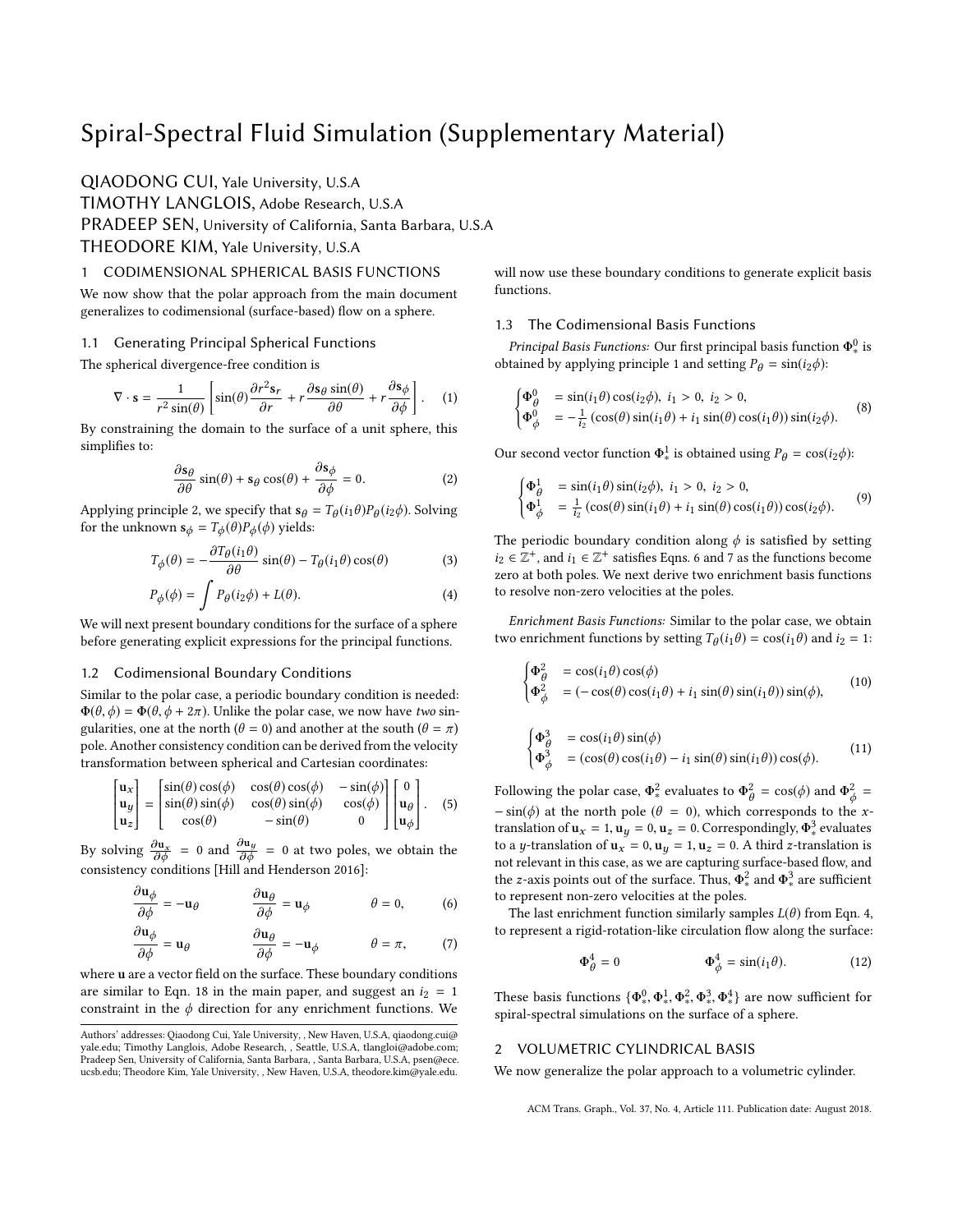#### 2.1 Cylindrical Divergence Operator

A Cartesian point p is parameterized in cylindrical coordinates as:

$$
\mathbf{p}_x = r \cos(\theta) \qquad \mathbf{p}_y = r \sin(\theta) \qquad \mathbf{p}_\zeta = b\zeta, \qquad (13)
$$

where  $r \in [0, 1]$ ,  $\theta \in [0, 2\pi)$ ,  $\zeta \in [0, 1]$ , and b denotes height of the cylinder. The divergence operator in cylindrical coordinates is:

$$
\nabla \cdot \mathbf{s} = \frac{1}{r} (r \frac{\partial \mathbf{s}_r}{\partial r} + \mathbf{s}_r + \frac{\partial \mathbf{s}_\theta}{\partial \theta}) + \frac{1}{b} \frac{\partial \mathbf{s}_\zeta}{\partial \zeta}.
$$
 (14)

# 2.2 Generate Cylindrical Basis Functions

Using principle 2, we assume the separate forms,

$$
\mathbf{s}_r = A_r(r)A_\theta(\theta)B(\zeta) \quad \mathbf{s}_\theta = C_r(r)C_\theta(\theta)D(\zeta) \quad \mathbf{s}_\zeta = E_r(r)E_\theta(\theta)F(\zeta),
$$
\nwhich yields:

which yields:

<span id="page-1-2"></span>
$$
b\left[A_r(r)A_\theta(\theta)B(\zeta) + r\frac{\partial A_r(r)}{\partial r}A_\theta(\theta)B(\zeta) + C_r(r)\frac{\partial C_\theta(\theta)}{\partial \theta}D(\zeta)\right] + rE_rE_\theta\frac{\partial F(\zeta)}{\partial \zeta} = 0.
$$
\n(15)

Components along  $\zeta$  can be solved by setting  $B(\zeta) = D(\zeta) = \frac{\partial F(\zeta)}{\partial \zeta}$ ∂ζ , which leads to:

$$
b\left(A_r A_\theta + \frac{\partial C_\theta}{\partial \theta} C_r\right) + r\left(b\frac{\partial A_r}{\partial r} A_\theta + E_r E_\theta\right) = 0. \tag{16}
$$

Components along  $\theta$  can be solved by setting  $A_{\theta} = \frac{\partial C_{\theta}}{\partial \theta} = E_{\theta}$ , which simplifies the divergence-free condition to:

$$
b\left(A_r + C_r\right) + r\left(b\frac{\partial A_r}{\partial r} + E_r\right) = 0.
$$
 (17)

Assuming that each addend separately sums to zero yields the terms:

$$
C_r = -A_r \qquad \qquad E_r = -b \frac{\partial A_r}{\partial r}, \qquad (18)
$$

and the general solution follows:

<span id="page-1-0"></span>
$$
\begin{cases}\n\mathbf{s}_r &= -A_r \frac{\partial C_\theta}{\partial \theta} \frac{\partial F(\zeta)}{\partial \zeta} \\
\mathbf{s}_\theta &= A_r C_\theta \frac{\partial F(\zeta)}{\partial \zeta} \\
\mathbf{s}_\zeta &= b \frac{\partial A_r}{\partial r} \frac{\partial C_\theta}{\partial \theta} F(\zeta)\n\end{cases} \tag{19}
$$

#### 2.3 Setting Boundary Conditions

Similar to the polar case, a periodic boundary condition is needed:  $Φ(θ) = Φ(θ + 2π)$ . The consistency requirements can be derived by transforming a cylindrical velocity to a Cartesian velocity:

$$
\begin{bmatrix} \mathbf{u}_x \\ \mathbf{u}_y \\ \mathbf{u}_z \end{bmatrix} = \begin{bmatrix} \cos(\theta) & -\sin(\theta) & 0 \\ \sin(\theta) & \cos(\theta) & 0 \\ 0 & 0 & 1 \end{bmatrix} \begin{bmatrix} \mathbf{u}_r \\ \mathbf{u}_\theta \\ \mathbf{u}_\zeta \end{bmatrix} . \tag{20}
$$

 At the centerline, consistency requirements can be derived by requiring the Cartesian velocity  $\mathbf{u}_x$ ,  $\mathbf{u}_y$ ,  $\mathbf{u}_z$  be constant which respect to  $\theta$ , which results in:

$$
\frac{\partial \mathbf{u}_r}{\partial \theta} = \mathbf{u}_\theta \qquad \frac{\partial \mathbf{u}_\theta}{\partial \theta} = -\mathbf{u}_r \qquad \frac{\partial \mathbf{u}_\zeta}{\partial \theta} = 0 \qquad \text{at } r = 0. \tag{21}
$$

ACM Trans. Graph., Vol. 37, No. 4, Article 111. Publication date: August 2018.

## 2.4 Principal Basis Functions

Next, we will generate principal basis functions with Eqn. [19.](#page-1-0) The boundary condition in Eqn. [21](#page-1-1) can be satisfied by choosing  $A_r =$  $\sin(\frac{\pi}{2}r)\sin(i_1\pi r)$ . This results in two sets of principal basis functions:  $\Omega_{B}$ 

$$
\begin{cases}\n\Phi_r^0 = -i_2 \sin(\frac{\pi}{2}r) \sin(i_1 \pi r) \cos(i_2 \theta) \frac{\partial F(\zeta)}{\partial \zeta} \\
\Phi_\theta^0 = \sin(\frac{\pi}{2}r) \sin(i_1 \pi r) \sin(i_2 \theta) \frac{\partial F(\zeta)}{\partial \zeta} \\
\Phi_\zeta^0 = i_2 L(r) \cos(i_2 \theta) b F(\zeta)\n\end{cases}
$$
\n(22)

where the scalar function  $L(r)$  denotes

$$
L(r) = \left(\frac{\pi}{2}\cos(\omega)\sin(i_1\pi r) + i_1\pi\sin(\omega)\cos(i_1\pi r)\right),\qquad(23)
$$

and  $\omega = \frac{\pi r}{2}$ , whereas the second set is:

$$
\begin{cases}\n\Phi_r^1 = i_2 \sin(\frac{\pi}{2}r) \sin(i_1 \pi r) \sin(i_2 \theta) \frac{\partial F(\zeta)}{\partial \zeta} \\
\Phi_\theta^1 = \sin(\frac{\pi}{2}r) \sin(i_1 \pi r) \cos(i_2 \theta) \frac{\partial F(\zeta)}{\partial \zeta} \\
\Phi_\zeta^1 = -i_2 L(r) \sin(i_2 \theta) b F(\zeta)\n\end{cases}
$$
\n(24)

The function  $F(\zeta)$  is determined by the boundary condition at  $\zeta = 0$ <br>and  $\zeta = 1$  similar to Laplacian basis functions in Gui et al. [2018] and  $\zeta = 1$ , similar to Laplacian basis functions in [Cui et al.](#page-7-1) [\[2018\]](#page-7-1). There are four combinations:

|                                                                       | $\zeta=0$ | $\zeta = 1$ | $F(\zeta)$                                        |  |
|-----------------------------------------------------------------------|-----------|-------------|---------------------------------------------------|--|
|                                                                       | Dirichlet | Dirichlet   | $\sin(i_3\pi\zeta), i_3 \in \mathbb{Z}^+$         |  |
|                                                                       | Dirichlet | Neumann     | $\sin(i_3 \pi \zeta), i_3 \in \mathbb{Z}^+ - 0.5$ |  |
|                                                                       | Neumann   | Neumann     | $\cos(i_3\pi\zeta), i_3 \in \mathbb{Z}^+$         |  |
|                                                                       | Neumann   | Dirichlet   | $\cos(i_3\pi\zeta), i_3 \in \mathbb{Z}^+ - 0.5$   |  |
| For the principal basis functions, the periodic boundary is satisfied |           |             |                                                   |  |

by setting  $i_2 \in \mathbb{Z}^+$ . Dirichlet boundaries at  $r = 0$  can be attained by setting  $i_1 \in \mathbb{Z}^+$  and Neumann can be attained with  $i_1 \in (\mathbb{Z}^+ - 1/\gamma)$ . setting  $i_1 \in \mathbb{Z}^+$ , and Neumann can be attained with  $i_1 \in (\mathbb{Z}^+ - 1/2)$ .

## 2.5 Enrichment Basis Functions

 $\Bigg\}$ 

 $\overline{\mathcal{L}}$ Ĵ

 $\Bigg\}$ 

 $\overline{\mathcal{L}}$ 

The first two enrichment basis functions are obtained with  $A_r =$  $cos(i_1\pi r)$ , which directly extend the enrichment basis functions in polar coordinates:

$$
\Phi_r^2 = \cos(i_1 \pi r) \cos(\theta) \frac{\partial F(\zeta)}{\partial \zeta}
$$
  
\n
$$
\Phi_\theta^2 = -\cos(i_1 \pi r) \sin(\theta) \frac{\partial F(\zeta)}{\partial \zeta}
$$
  
\n
$$
\Phi_\zeta^2 = i_1 \pi \sin(i_1 \pi r) \cos(\theta) bF(\zeta)
$$
\n(25)

$$
\Phi_r^3 = \cos(i_1 \pi r) \sin(\theta) \frac{\partial F(\zeta)}{\partial \zeta}
$$
  
\n
$$
\Phi_\theta^3 = \cos(i_1 \pi r) \cos(\theta) \frac{\partial F(\zeta)}{\partial \zeta}
$$
  
\n
$$
\Phi_\zeta^3 = i_1 \pi \sin(i_1 \pi r) \sin(\theta) bF(\zeta)
$$
\n(26)

Checking the center for  $\Phi^2$ ,

$$
\Phi_*^2(r=0) = \frac{\partial F(\zeta)}{\partial \zeta} \left[ \cos(\theta) - \sin(\theta) \quad 0 \right]^T, \tag{27}
$$

∂ζ satisfies the boundary condition in [21.](#page-1-1) Checking the center again for  $\Phi^3_*$ 

$$
\Phi_*^3(r=0) = \frac{\partial F(\zeta)}{\partial \zeta} \left[ \sin(\theta) \cos(\theta) \quad 0 \right]^T, \tag{28}
$$

<span id="page-1-1"></span>also satisfies the boundary condition. Neumann boundaries at  $r = 0$ <br>can be attained by setting i.  $\in \mathbb{Z}$  and Dirichlet can be attained with can be attained by setting  $i_1 \in \mathbb{Z}$ , and Dirichlet can be attained with  $i_1 \in (\mathbb{Z}^+ - 1/2).$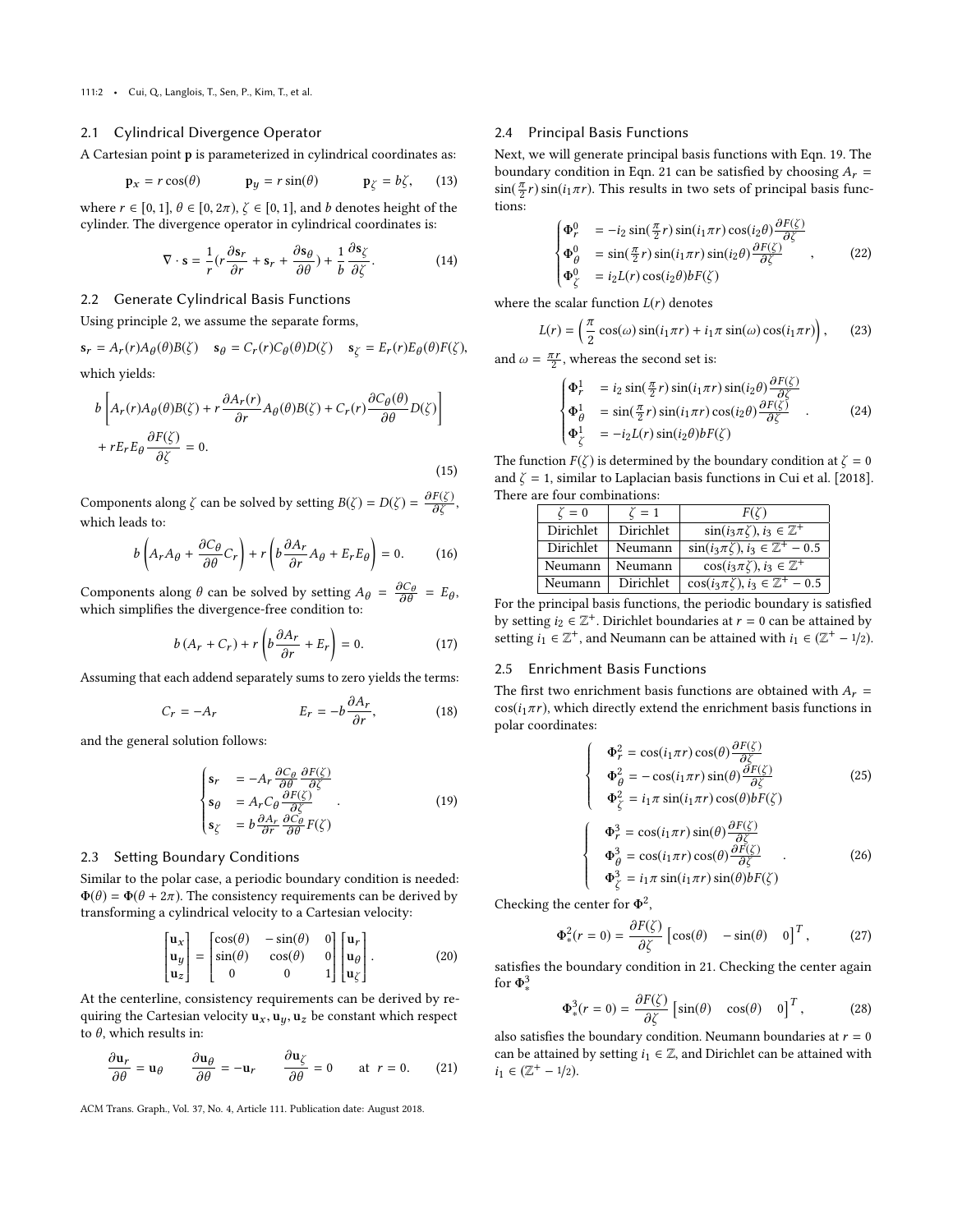Next, an extra set of enrichment basis functions is needed for z direction. In this case, the boundary condition in Eqn. [21](#page-1-1) along  $\zeta$ implies  $E_\theta = 1$  in Eqn. [15.](#page-1-2) The solution  $C_\theta = \theta$  does not satisfy the periodic boundary condition, so for this basis function, we let  $s_{\theta} = 0$ . This simplifies the divergence free constraint to:

$$
A_r + r\frac{\partial A_r}{\partial r} + rE_r = 0.
$$
 (29)

Assigning  $A_r = r \cos(i_1 \pi r)$ , we obtain:

$$
\begin{cases}\n\Phi_T^4 &= r \cos(i_1 \pi r) F'(\zeta) \\
\Phi_\theta^4 &= 0 \\
\Phi_\zeta^4 &= (-2 \cos(i_1 \pi r) + i_1 \pi r \sin(i_1 \pi r)) bF(\zeta),\n\end{cases}
$$
\n(30)

Checking the center for  $\Phi^4_*$ :

$$
\Phi_*^4(r=0) = -2F(\zeta) [0 \quad 0 \quad 1], \tag{31}
$$

satisfies the smoothness boundary condition in Eqn. [21.](#page-1-1) The Dirichlet boundary condition at  $r = 1$  is obtained with  $i_1 \in \mathbb{Z}^+$  – 0.5. When<br>Neumann boundary condition at  $r = 1$  is desired. The rannearing in Neumann boundary condition at  $r = 1$  is desired, The r appearing in  $\Phi_r^4$  prevents the velocity derivative from going to zero. To address<br>this issue, the following version can be used instead: this issue, the following version can be used instead:

$$
\begin{cases} \Phi_r^{4N} &= r M(r) \frac{\partial F(\zeta)}{\partial \zeta} \\ \Phi_\theta^{4N} &= 0 \\ \Phi_\zeta^{4N} &= \left[ -2M(r) + \pi r \left( i_1 \sin(i_1 \pi r) + i_1^* \cos(i_1^* \pi r) \right) \right] b F(\zeta), \end{cases}
$$

where the scalar function  $M(r)$  denotes:

$$
M(r) = \cos(i_1 \pi r) - \sin(i_1^* \pi r),
$$
 (32)

and  $i_1^* = i_1 + 1/2$ . By assigning  $i_1 \in \mathbb{Z}$ , Neumann boundary can be attained attained.

Finally, to capture circular flows along the z axis, we add the last enrichment basis:

$$
\begin{cases}\n\Phi_r^5 = \Phi_{\zeta}^5 = 0\\ \n\Phi_{\theta}^5 = \sin(i_1 \pi r) \cos(i_3 \pi \zeta)\n\end{cases} \tag{33}
$$

The final volumetric cylindrical basis is the union  $\{\Phi^0_*,\Phi^1_*,\ldots,\Phi^5_*\}$ .

## 3 VOLUMETRIC TOROIDAL BASIS

We now generalize to a volumetric torus.

#### 3.1 Toroidal Divergence Operator

A Cartesian point p is parameterized in toroidal coordinates as

$$
\mathbf{p}_x = (r \sin(\theta) + a) \cos(\phi) \qquad \mathbf{p}_y = (r \sin(\theta) + a) \sin(\phi) \qquad (34)
$$
  

$$
\mathbf{p}_z = r \cos(\theta), \qquad (35)
$$

where  $a > 1$  denotes the major radius of the torus, and  $r \in [0, 1]$ ,  $\theta \in [0, 2\pi)$ , and  $\phi \in [0, 2\pi)$ . This results a torus with inner radius  $a - 1$  and outer radius  $a + 1$ . The coordinate parameterization is visualized in Fig. [1.](#page-2-0) The inverse of the toroidal coordinate is:

$$
r = \sqrt{a^2 + x^2 + y^2 - 2a\sqrt{x^2 + y^2} + z^2}
$$
 (36)

$$
\theta = \arccos\left(\frac{z}{r}\right) \qquad \qquad \phi = \operatorname{atan2}(y, x) \quad (37)
$$

<span id="page-2-0"></span>

<span id="page-2-1"></span>Fig. 1. 3D toroidal coordinates.

The sign of  $\theta$  is determined by its z value. If  $x^2 + y^2 \ge a^2$ , then  $\theta \in [a \pi]^2$ ,  $\theta \in [a \pi]^2$ ,  $\theta \in [a \pi]^2$ ,  $\theta \in [a \pi]^2$ ,  $\theta \in [a \pi]^2$  $\theta \in [0, \pi]$ . If  $x^2 + y^2 \le a^2$ , then  $\theta \in [\pi, 2\pi)$ . The arctangent is computed with the at an<sup>2</sup> function in C<sub>++</sub> computed with the atan2 function in C++.

The divergence-free constraint in toroidal coordinates is:

$$
\nabla \cdot \mathbf{s} = (\nabla_s + a\nabla_p) \cdot \mathbf{s} = 0 \tag{38}
$$

$$
\nabla_s \cdot \mathbf{s} = \sin(\theta) \frac{\partial}{\partial r} (r^2 s_r) + r \frac{\partial}{\partial \theta} (s_\theta \sin(\theta)) + r \frac{\partial s_\phi}{\partial \phi}
$$
(39)

$$
\nabla_p \cdot \mathbf{s} = \frac{\partial}{\partial r} (r \mathbf{s}_r) + \frac{\partial \mathbf{s}_\theta}{\partial \theta}.
$$
 (40)

The operators  $\nabla_s$ ,  $\nabla_p$  correspond to the divergence operator in explanation and polar coordinates spherical and polar coordinates.

## 3.2 Generating Toroidal Basis Functions

The toroidal coordinate is a rotation of polar coordinates around the z-axis. Observing this, we take basis functions in polar coordinates, rotate them along  $\phi$ , and make them divergence-free. For example, we first assign  $s_r$  and  $s_\theta$  with the first principal basis functions in polar coordinates:

$$
\begin{cases}\ns_r &= i_2 \sin(i_1 \pi r) \cos(i_2 \theta) \\
s_\theta &= -(\sin(i_1 \pi r) + \pi i_1 r \cos(i_1 \pi r)) \sin(i_2 \theta) .\n\end{cases} \tag{41}
$$
\n
$$
\begin{cases}\ns_\phi &= 0\n\end{cases}
$$

We can weigh the above function along  $\phi$  with a sine function, which results in: results in:

<span id="page-2-2"></span>
$$
\begin{cases}\ns_r &= i_2 \sin(i_1 \pi r) \cos(i_2 \theta) \sin(i_3 \phi) \\
s_\theta &= -(\sin(i_1 \pi r) + \pi i_1 r \cos(i_1 \pi r)) \sin(i_2 \theta) \sin(i_3 \phi) .\n\end{cases} (42)
$$
\n
$$
\begin{cases}\ns_\phi &= 0 \\
\vdots & \text{if } \phi \in \mathbb{R} \text{ and } \mathbb{R} \text{ and } \mathbb{R} \text{ and } \mathbb{R} \text{ are } \mathbb{R}.\n\end{cases}
$$

Obviously, the basis function is divergence-free under  $\nabla_p \cdot \nabla_p s = 0$ .<br>This simplifies the divergence-free constraint in Eqn. 38 into: This simplifies the divergence-free constraint in Eqn. [38](#page-2-1) into:

$$
\nabla_s \cdot \mathbf{s} = 0. \tag{43}
$$

In this equation, two components  $s_r$  and  $s_\theta$  are already specified as in Eqn. [42.](#page-2-2) The remaining component  $s_{\phi}$  is solved by requiring the divergence  $\nabla_s$  to be zero, i.e.,

<span id="page-2-3"></span>
$$
\frac{\partial \mathbf{s}_{\phi}}{\partial \phi} = -\frac{1}{r} \sin(\theta) \frac{\partial}{\partial r} (r^2 \mathbf{s}_r) - \frac{\partial}{\partial \theta} (\mathbf{s}_{\theta} \sin(\theta)). \tag{44}
$$

∂ϕ r ∂r ∂θ This will result in a set of divergence-free basis functions in toroidal coordinates. The geometry factor a is decoupled, which leads to basis functions that are invariant in a.

ACM Trans. Graph., Vol. 37, No. 4, Article 111. Publication date: August 2018.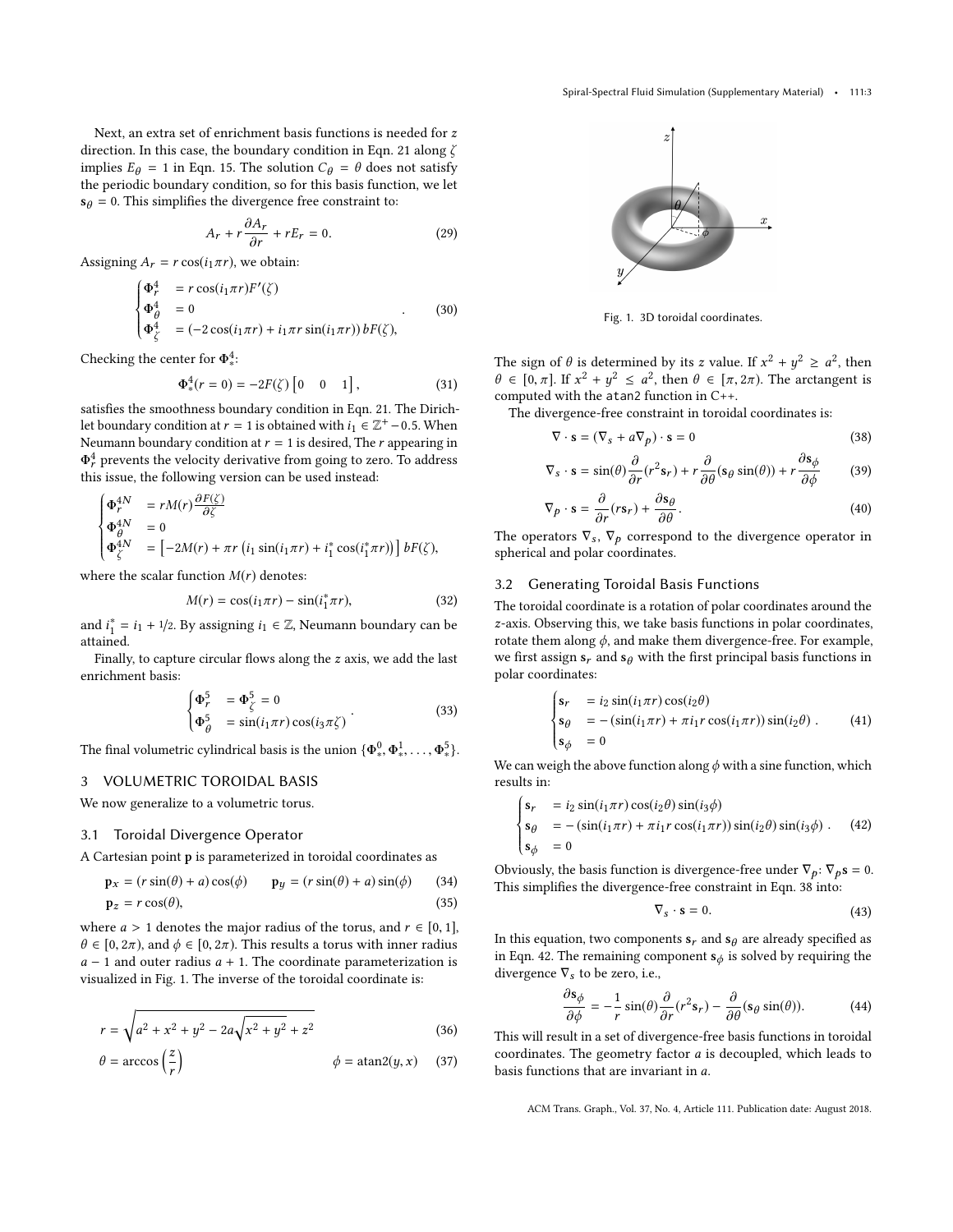111:4 • Cui, Q., Langlois, T., Sen, P., Kim, T., et al.

## 3.3 Setting Boundary Conditions

In toroidal coordinates, the periodic boundary condition extends to both  $\theta$  and  $\phi$  directions:  $\Phi(\theta) = \Phi(\theta + 2\pi)$  and  $\Phi(\phi) = \Phi(\phi + \theta)$  $2\pi$ ). Similar to polar coordinates, the toroidal coordinates contain singularities along the centerline ( $r = 0$ ), where the parameter  $\theta$ maps to a single physical point. The boundary condition can be expressed as:

$$
\frac{\partial \mathbf{u}_r}{\partial \theta} = \mathbf{u}_\theta \qquad \qquad \frac{\partial \mathbf{u}_\theta}{\partial \theta} = -\mathbf{u}_r \qquad \qquad \text{at } r = 0. \tag{45}
$$

The velocity transform between Cartesian and toroidal is:

<span id="page-3-1"></span>
$$
\begin{bmatrix} \mathbf{u}_{x} \\ \mathbf{u}_{y} \\ \mathbf{u}_{z} \end{bmatrix} = \begin{bmatrix} \sin(\theta)\cos(\phi) & \cos(\theta)\cos(\phi) & -\sin(\phi) \\ \sin(\theta)\sin(\phi) & \cos(\theta)\sin(\phi) & \cos(\phi) \\ \cos(\theta) & -\sin(\theta) & 0 \end{bmatrix} \begin{bmatrix} \mathbf{u}_{r} \\ \mathbf{u}_{\theta} \\ \mathbf{u}_{\phi} \end{bmatrix}.
$$
 (46)

## 3.4 Principal Basis Functions

Principal basis functions can be generated by assigning  $s_r$ ,  $s_\theta$  in Fan 44 with two principal basis functions from polar coordinates Eqn. [44](#page-2-3) with two principal basis functions from polar coordinates and solving for  $s_{\phi}$ . The function along  $\phi$  can be either sin( $i_3\phi$ ) or  $cos(i_3\phi)$ . This results in four sets of principal basis functions:

$$
\begin{cases}\n\Phi_p^0 = i_2 i_3 \sin(i_1 \pi r) \cos(i_2 \theta) \sin(i_3 \phi) \n\Phi_\theta^0 = -i_3 L(r) \sin(i_2 \theta) \sin(i_3 \phi) \n\Phi_\phi^0 = -(-i_2 \sin(i_1 \pi r) \sin(\theta) \cos(i_2 \theta) + \nL(r) \cos(\theta) \sin(i_2 \theta) \cos(i_3 \phi),\n\end{cases}
$$
\n(47)

$$
\begin{cases}\n\Phi_r^1 = i_2 i_3 \sin(i_1 \pi r) \cos(i_2 \theta) \cos(i_3 \phi) \n\Phi_\theta^1 = -i_3 L(r) \sin(i_2 \theta) \cos(i_3 \phi) \n\Phi_\phi^1 = (-i_2 \sin(i_1 \pi r) \sin(\theta) \cos(i_2 \theta) + \nL(r) \cos(\theta) \sin(i_2 \theta) \sin(i_3 \phi),\n\end{cases}
$$
\n(48)

$$
\begin{cases}\n\Phi_r^2 = i_2 i_3 \sin(i_1 \pi r) \sin(i_2 \theta) \sin(i_3 \phi) \n\Phi_\theta^2 = i_3 L(r) \cos(i_2 \theta) \sin(i_3 \phi) \n\Phi_\phi^2 = (i_2 \sin(i_1 \pi r) \sin(\theta) \sin(i_2 \theta) + \nL(r) \cos(\theta) \cos(i_2 \theta) \cos(i_3 \phi),\n\end{cases}
$$
\n(49)

$$
\begin{cases}\n\Phi_p^3 = i_2 i_3 \sin(i_1 \pi r) \sin(i_2 \theta) \cos(i_3 \phi) \n\Phi_\theta^3 = i_3 L(r) \cos(i_2 \theta) \cos(i_3 \phi) \n\Phi_\phi^3 = -(i_2 \sin(i_1 \pi r) \sin(\theta) \sin(i_2 \theta) + \nL(r) \cos(\theta) \cos(i_2 \theta)) \sin(i_3 \phi).\n\end{cases}
$$
\n(50)

where  $L(r)$  denotes:

J.

$$
L(r) = \sin(i_1 \pi r) + i_1 \pi r \cos(i_1 \pi r). \tag{51}
$$

These functions are zero at  $r = 0$ , and the boundary conditions in Eqn. [45](#page-3-0) are satisfied. In all the previous cases, periodic boundary conditions along  $\theta$  and  $\phi$  are satisfied by requiring  $i_2, i_3 \in \mathbb{Z}^+$ .<br>Dirichlet boundary conditions at  $r = 1$  can be attained with  $i_r \in \mathbb{Z}^+$ . Dirichlet boundary conditions at  $r = 1$  can be attained with  $i_1 \in \mathbb{Z}^+$ .<br>Neumann can be attained with  $i_1 \in \mathbb{Z}^+ - 1/2$ . Neumann can be attained with  $i_1 \in \mathbb{Z}^+ - 1/2$ .

ACM Trans. Graph., Vol. 37, No. 4, Article 111. Publication date: August 2018.

## 3.5 Enrichment Basis Functions

The enrichment basis functions can be derived by assigning  $s_r$ ,  $s_\theta$ in Eqn. [44](#page-2-3) with two enrichment basis functions in polar coordinates. We obtain four enrichment basis functions. The first two sets are:

$$
\begin{cases}\n\Phi_t^4 &= i_3 \cos(i_1 \pi r) \sin(\theta) \sin(i_3 \phi) \\
\Phi_\theta^4 &= i_3 \left( \cos(i_1 \pi r) - i_1 \pi r \sin(i_1 \pi r) \right) \cos(\theta) \sin(i_3 \phi) \\
\Phi_\phi^4 &= \left( \cos(i_1 \pi r) - i_1 \pi r \cos^2(\theta) \sin(i_1 \pi r) \right) \cos(i_3 \phi),\n\end{cases}
$$
\n(52)

<span id="page-3-0"></span>
$$
\begin{cases}\n\Phi_{r}^{5} = i_{3} \cos(i_{1} \pi r) \sin(\theta) \cos(i_{3} \phi) \\
\Phi_{\theta}^{5} = i_{3} \left(\cos(i_{1} \pi r) - i_{1} \pi r \sin(i_{1} \pi r)\right) \cos(\theta) \cos(i_{3} \phi) \\
\Phi_{\phi}^{5} = -\left(\cos(i_{1} \pi r) - i_{1} \pi r \cos^{2}(\theta) \sin(i_{1} \pi r)\right) \sin(i_{3} \phi).\n\end{cases}
$$
\n(53)

Checking the center to verify the consistency boundary condition,

$$
\Phi_{*}^{4}(r=0) = \begin{bmatrix} i_{3}\sin(\theta)\sin(i_{3}\phi) \\ i_{3}\cos(\theta)\sin(i_{3}\phi) \\ \cos(i_{3}\phi) \end{bmatrix} \quad \Phi_{*}^{5}(r=0) = \begin{bmatrix} i_{3}\sin(\theta)\cos(i_{3}\phi) \\ i_{3}\cos(\theta)\cos(i_{3}\phi) \\ -\sin(i_{3}\phi) \\ \end{bmatrix}
$$
(54)

both satisfy the boundary condition in Eqn. [45.](#page-3-0) At  $r = 0$ , the basis functions  $\Phi^4_*$  align with the second row of the velocity transforma-tion matrix in Eqn. [46](#page-3-1) when  $i_3 = 1$ , and thus represent a constant flow along y-axis. Basis functions  $\Phi_{\tilde{x}}^5$  align with the first row, and are able to represent a constant flow along the x-axis are able to represent a constant flow along the x-axis.

The next two sets are:

$$
\begin{cases}\n\Phi_{\rho}^{6} = i_{3} \cos(i_{1} \pi r) \cos(\theta) \sin(i_{3} \phi) \\
\Phi_{\theta}^{6} = i_{3} (i_{1} \pi r \sin(i_{1} \pi r) - \cos(i_{1} \pi r)) \sin(\theta) \sin(i_{3} \phi) \\
\Phi_{\phi}^{6} = i_{1} \pi r \sin(i_{1} \pi r) \sin(\theta) \cos(\theta) \cos(i_{3} \phi)\n\end{cases}
$$
\n(55)

$$
\begin{cases}\n\Phi_T^7 &= i_3 \cos(i_1 \pi r) \cos(\theta) \cos(i_3 \phi) \\
\Phi_\theta^7 &= i_3 (i_1 \pi r \sin(i_1 \pi r) - \cos(i_1 \pi r)) \sin(\theta) \cos(i_3 \phi) \\
\Phi_\phi^7 &= -i_1 \pi r \sin(i_1 \pi r) \sin(\theta) \cos(\theta) \sin(i_3 \phi)\n\end{cases}
$$
\n(56)

Checking the center yields

$$
\Phi_*^6(r=0) = \sin(i_3\phi) \begin{bmatrix} \cos(\theta) & -\sin(\theta) & 0 \end{bmatrix}^T, \tag{57}
$$

$$
\Phi_*^7(r=0) = \cos(i_3\phi) \begin{bmatrix} \cos(\theta) & -\sin(\theta) & 0 \end{bmatrix}^T, \quad (58)
$$

where both  $\Phi_{\ast}^6$ ,  $\Phi_{\ast}^7$  align with the last column of the transform. Thus,<br>they are able to represent constant flow along the z-axis they are able to represent constant flow along the z-axis.

Finally, rotating the circular basis in polar coordinates is not necessary, because  $\Phi^2_*$  with  $i_2 = 0$  already captures that mode. The last two circular enrichment modes are:

$$
\begin{cases}\n\Phi_r^8 = \Phi_\theta^8 = 0\\ \Phi_\phi^8 = \cos(i_1 \pi r) \sin(i_2 \theta),\n\end{cases} \tag{59}
$$

$$
\begin{cases}\n\Phi_p^9 = \Phi_\theta^9 = 0\\
\Phi_\phi^9 = \cos(i_1 \pi r) \cos(i_2 \theta),\n\end{cases}
$$
\n(60)

which represents circular motions along the z-axis. The final volumetric toroidal basis is the union  $\{\Phi^0_*, \Phi^1_*, \ldots, \Phi^9_*\}.$ 

 $\overline{\phantom{a}}$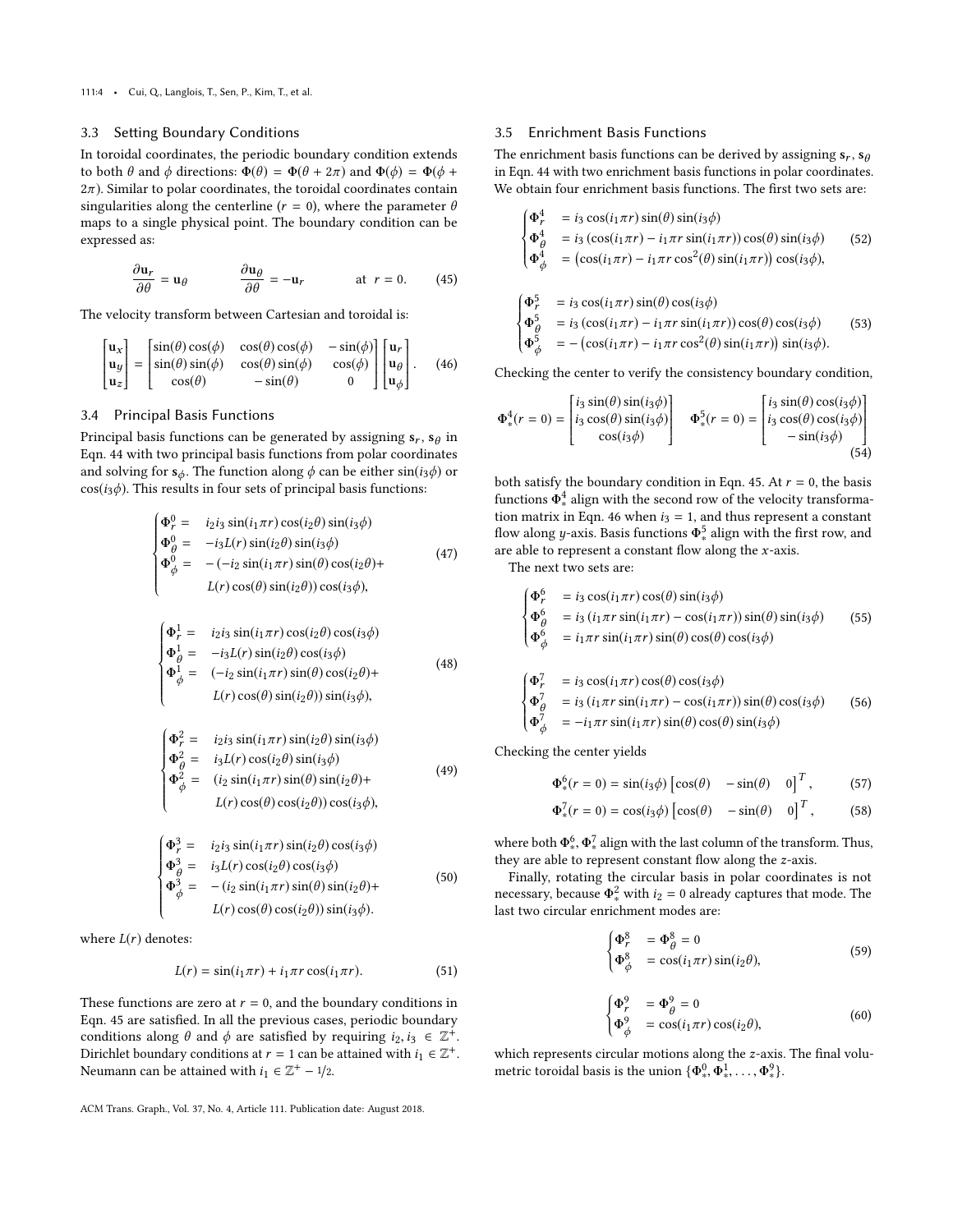## 4 CODIMENSIONAL TOROIDAL BASIS

In this case, the divergence-free constraint (Eqn. [38\)](#page-2-1) simplifies to:

$$
\nabla \cdot \mathbf{s} = a \frac{\partial \mathbf{s}_{\theta}}{\partial \theta} + \frac{\partial}{\partial \theta} (\mathbf{s}_{\theta} \sin(\theta)) + \frac{\partial \mathbf{s}_{\phi}}{\partial \phi} = 0.
$$
 (61)

Compared to the codimensional sphere case, the extra term is  $a \frac{\partial f_{\theta}}{\partial \theta}$ <br>Therefore we assign  $\xi_{\theta}$  with the  $\theta$  component of the codimension Therefore, we assign  $\mathbf{s}_{\theta}$  with the  $\theta$  component of the codimensional spherical basis functions and solve for  $\mathbf{s}_{\ell}$ . There are no coordinate . spherical basis functions and solve for  $s_{\phi}$ . There are no coordinate singularities on the surface of a torus, and only periodic boundary conditions along both  $\theta$  and  $\phi$  are needed.

#### 4.1 Principal Basis Functions

Four sets of principal basis functions are obtained by assigning either sine or cosine functions along  $\theta$  and  $\phi$  directions.

$$
\begin{cases}\n\Phi_{\theta}^{0} = i_2 \sin(i_1 \theta) \cos(i_2 \phi) \\
\Phi_{\phi}^{0} = -(i_1 \cos(i_1 \theta)(a + \sin(\theta)) + \cos(\theta) \sin(i_1 \theta)) \sin(i_2 \phi)\n\end{cases}
$$
\n(62)

$$
\begin{cases}\n\Phi_{\theta}^{1} = i_2 \sin(i_1 \theta) \sin(i_2 \phi) \\
\Phi_{\theta}^{1} = (i_1 \cos(i_1 \theta)(a + \sin(\theta)) + \cos(\theta) \sin(i_1 \theta)) \cos(i_2 \phi)\n\end{cases}
$$
(63)

$$
\begin{cases}\n\Phi_{\phi}^{1} = (i_1 \cos(i_1 \theta)(a + \sin(\theta)) + \cos(\theta)\sin(i_1 \theta))\cos(i_2 \phi) \\
\Phi_{\theta}^{2} = i_2 \cos(i_1 \theta)\sin(i_2 \phi) \\
\Phi_{\theta}^{2} = (\cos(\theta)\cos(i_1 \theta) - i_1(a + \sin(\theta))\sin(i_1 \theta))\cos(i_2 \phi)\n\end{cases}
$$
(64)

$$
\begin{cases} \Phi_{\phi}^2 = (\cos(\theta)\cos(i_1\theta) - i_1(a + \sin(\theta))\sin(i_1\theta))\cos(i_2\phi) \end{cases}
$$
\n
$$
\begin{cases} \Phi_{\phi}^3 = i_2 \cos(i_1\theta)\cos(i_2\phi) \end{cases}
$$

$$
\begin{cases}\n\mathbf{v}_{\theta} = -i_2 \cos(i_1 \theta) \cos(i_2 \theta) \\
\Phi_{\phi}^3 = -(\cos(\theta) \cos(i_1 \theta) - i_1 (a + \sin(\theta)) \sin(i_1 \theta)) \sin(i_2 \phi)\n\end{cases}
$$
\n(65)

The periodic boundary condition along  $\phi$  is satisfied by assigning<br>is  $\epsilon \mathbb{Z}^+$ . The periodic boundary condition along  $\theta$  is satisfied with  $i_2 \in \mathbb{Z}^+$ . The periodic boundary condition along  $\theta$  is satisfied with  $i_1 \in \mathbb{Z}^+$  for  $\mathbf{0}^0$   $\mathbf{0}^1$  and  $i_1 \in \mathbb{Z}$  for  $\mathbf{0}^2$   $\mathbf{0}^3$  $i_1 \in \mathbb{Z}^+$  for  $\Phi^0_*$ ,  $\Phi^1_*$  and  $i_1 \in \mathbb{Z}$  for  $\Phi^2_*$ ,  $\Phi^3_*$ .

## 4.2 Enrichment Basis Functions

Similar to the volumetric toroidal basis functions, two circulation enrichment functions are added:

$$
\begin{cases}\n\Phi_{\theta}^{4} = 0\\ \Phi_{\phi}^{4} = \cos(i_{1}\theta)\n\end{cases}
$$
\n(66)

$$
\begin{cases}\n\Phi_{\theta}^{5} = 0 \\
\Phi_{\phi}^{5} = \sin(i_{1}\theta)\n\end{cases}
$$
\n(67)

The final codimensional toroidal basis is the union  $\{\Phi^0_*, \Phi^1_*, \ldots, \Phi^5_*\}.$ 

## 5 VOLUMETRIC SPHEROIDAL BASIS

In this section, we extend the spherical basis functions to prolate and oblate spheroids, where stretching and compressing the sphere along the z-axis respectively results in the prolate and oblate cases. Examples are shown in Fig. [2.](#page-4-0)

A point p is parameterized in prolate coordinates as:

$$
\mathbf{p}_x = br \sin(\theta) \cos(\phi) \quad \mathbf{p}_y = br \sin(\theta) \sin(\phi) \quad \mathbf{p}_z = a\rho \cos(\theta),
$$

where  $\rho = \sqrt{1 + c^2}$ 2 . Oblate coordinates are:

$$
\mathbf{p}_x = a\rho \sin(\theta) \cos(\phi)
$$
  $\mathbf{p}_y = a\rho \sin(\theta) \sin(\phi)$   $\mathbf{p}_z = br \cos(\theta)$ .

Similar to elliptical coordinates, we use *b* to denote the minor axis<br>of the spheroid, and which is then folded into the constants  $a =$ of the spheroid, and which is then folded into the constants  $a =$  $1 - b^2$  and  $c = b/a$ . Both coordinate systems converge to spherical pordinates when  $b \rightarrow 1$ coordinates when  $b \rightarrow 1$ .

<span id="page-4-0"></span>

Fig. 2. Left: Prolate spheroidal coordinates. Right: Oblate coordinates .

#### 5.1 Prolate Basis Functions

First, we will derive the basis functions in prolate coordinates. The divergence operator in prolate coordinates is:

<span id="page-4-5"></span>
$$
\nabla \cdot \mathbf{s} = \frac{1}{h_r h_\theta h_\phi} \left[ \frac{\partial}{\partial r} \left( h_\theta h_\phi \mathbf{s}_r \right) + \frac{\partial}{\partial \theta} \left( h_r h_\phi \mathbf{s}_\theta \right) + \frac{\partial}{\partial \phi} \left( h_r h_\theta \mathbf{s}_\phi \right) \right]
$$
(68)

By inserting the scale factors:

$$
h_r = ac \frac{h}{\rho}
$$
  $h_\theta = ah$   $h_\phi = acr \sin(\theta)$   $h = \sqrt{c^2r^2 + \sin^2(\theta)}$ ,

ρ the divergence-free constraint becomes:

<span id="page-4-1"></span>
$$
\left(\sin(\theta)\frac{\partial}{\partial r}\left(hrs_r\right) + r\frac{\partial}{\partial \theta}\left(\frac{\sin(\theta)ch}{\rho}s_{\theta}\right) + \frac{h^2}{\rho}\frac{\partial s_{\phi}}{\partial \phi}\right) = 0. \tag{69}
$$

∂r ∂θ ρ ρ Compare this to the spherical coordinates case:

<span id="page-4-3"></span><span id="page-4-2"></span>
$$
\left(\sin(\theta)\frac{\partial}{\partial r}\left(r^2\mathbf{u}_r\right) + r\frac{\partial}{\partial \theta}\left(\sin(\theta)\mathbf{u}_\theta\right) + r\frac{\partial\mathbf{u}_\phi}{\partial \phi}\right) = 0. \tag{70}
$$

∂r ∂θ ∂ϕ Given a divergence-free basis Φ in spherical coordinates, it can be converted to prolate spheroidal basis functions  $\Psi$  as follows:

$$
\Psi_r = \frac{cr}{h} \Phi_r \qquad \Psi_\theta = \frac{\rho}{h} \Phi_\theta \qquad \Psi_\phi = \frac{cr\rho}{h^2} \Phi_\phi. \qquad (71)
$$

h h h By inserting Ψ<sup>∗</sup> into Eqn. [69,](#page-4-1) we reduced the divergence-free constraint to the spherical case (Eqn[.70\)](#page-4-2), which should be zero because Φ<sup>∗</sup> is divergence-free in spherical coordinates. Similar to the elliptical basis functions, two enrichment basis functions need attention.

The velocity transformation between Cartesian coordinates and prolate coordinates is:

<span id="page-4-4"></span>
$$
\begin{bmatrix} \mathbf{u}_x \\ \mathbf{u}_y \\ \mathbf{u}_z \end{bmatrix} = \frac{1}{h} \begin{bmatrix} \rho \sin(\theta) \cos(\phi) & cr \cos(\theta) \cos(\phi) & -h \sin(\phi) \\ \rho \sin(\theta) \sin(\phi) & cr \cos(\theta) \sin(\phi) & h \cos(\phi) \\ cr \cos(\theta) & -\rho \sin(\theta) & 0 \end{bmatrix} \begin{bmatrix} \mathbf{u}_r \\ \mathbf{u}_\theta \\ \mathbf{u}_\phi \end{bmatrix}
$$
(72)

The factors in Eqn. [71](#page-4-3) do not align with the first and second rows of the transform. Therefore, the enrichment modes  $\Psi^7_*$  and  $\Psi^8_*$  should be redesigned as the following:

$$
\begin{cases}\n\Psi_r^7 = \frac{\rho}{h} \cos(i_1 \pi r) \sin(\theta) \sin(\phi) \\
\Psi_\theta^7 = \frac{c_r}{h} (-i_1 \pi r \sin(i_1 \pi r) + \cos(i_1 \pi r)) \cos(\theta) \sin(\phi) \\
\Psi_\phi^7 = \frac{1}{h^2} \left( \cos(i_1 \pi r) (1 + c^2 r^2 - \cos^2(\theta)) - i_1 \pi r \sin(i_1 \pi r) (c^2 r^2 \cos^2(\theta) + \sin^2(\theta)) \right) \cos(\phi)\n\end{cases} (73)
$$

Checking  $i_1 = 0$ , the basis function evaluates to:

$$
\Psi_{*}^{7} = \frac{1}{h} \left[ \rho \sin(\theta) \sin(\phi) \quad cr \cos(\theta) \sin(\phi) \quad h \cos(\phi) \right]^{T}, \quad (74)
$$

ACM Trans. Graph., Vol. 37, No. 4, Article 111. Publication date: August 2018.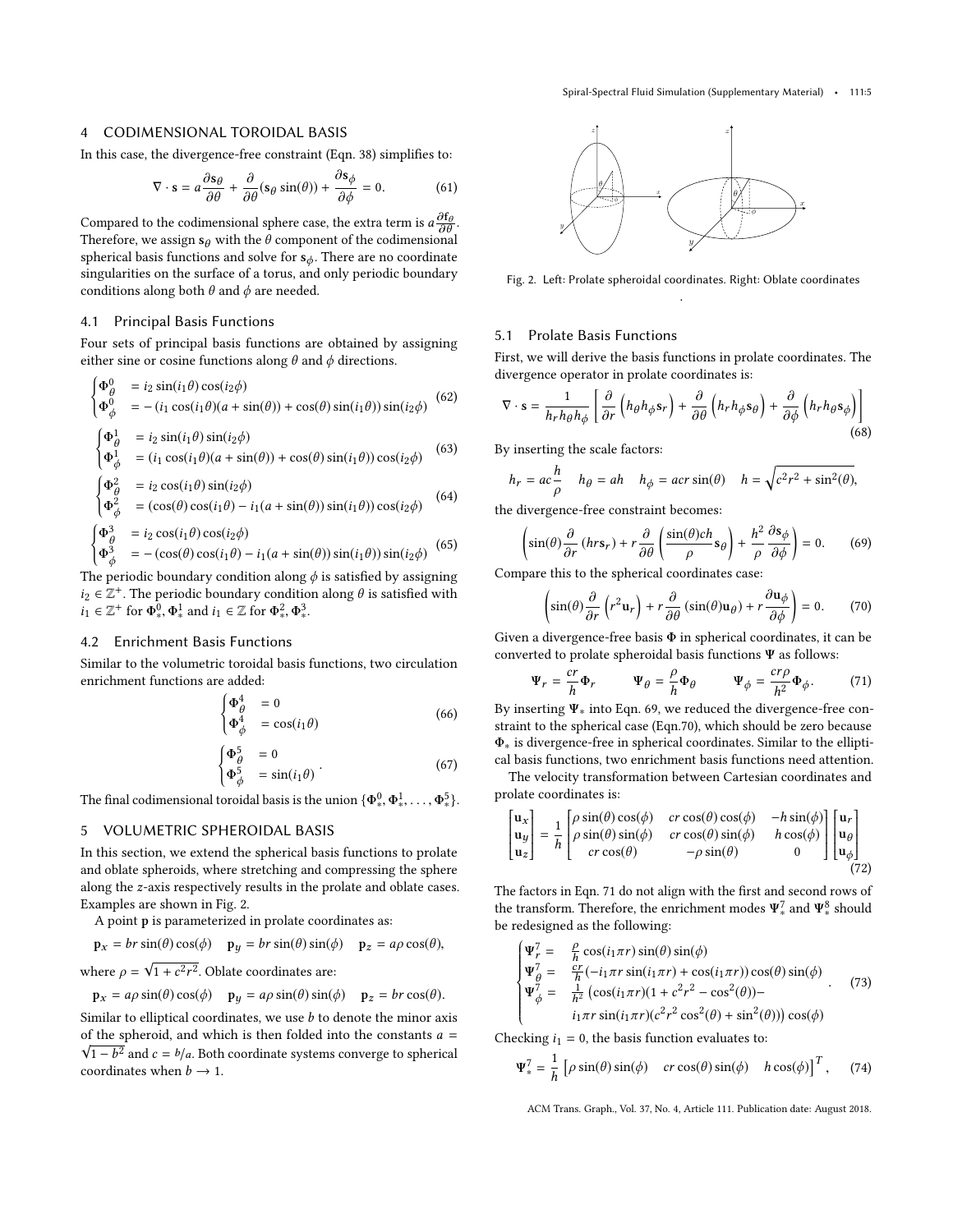which aligns with the second row of Eqn. [72.](#page-4-4) Thus, it is able to represent translation along the y-axis, similar to  $\Phi_*^7$  in spherical coordinates. The next enrichment basis function is coordinates. The next enrichment basis function is

$$
\begin{cases}\n\Psi_{\theta}^{8} = \frac{\rho}{h} \cos(i_{1}\pi r) \sin(\theta) \cos(\phi) \\
\Psi_{\theta}^{8} = \frac{c_{r}}{h} (-i_{1}\pi r \sin(i_{1}\pi r) + \cos(i_{1}\pi r)) \cos(\theta) \cos(\phi) \\
\Psi_{\phi}^{8} = \frac{1}{h^{2}} [-\cos(i_{1}\pi r)(1 + c^{2}r^{2} - \cos^{2}(\theta)) + i_{1}\pi r \sin(i_{1}\pi r)(c^{2}r^{2} \cos^{2}(\theta) + \sin^{2}(\theta))] \sin(\phi)\n\end{cases}
$$
\n(75)

Checking  $i_1 = 0$ , the basis function evaluates to:

$$
\Psi_{*}^{8} = \frac{1}{h} \left[ \rho \sin(\theta) \cos(\phi) \quad cr \cos(\theta) \cos(\phi) \quad -h \sin(\phi) \right]^{T} \quad (76)
$$

h which aligns with the first row of Eqn. [72.](#page-4-4) Thus, it is able to represent the *x*-translation similar to  $\Phi^8_*$  in spherical coordinates.

## 5.2 Oblate Basis Functions

Next, we proceed with oblate coordinates. The divergence-free constraint can be expressed by inserting the scale factors

$$
h_c = \sqrt{c^2 r^2 + \cos^2(\theta)} \quad h_r = ac \frac{h_c}{\rho} \quad h_\theta = ah_c \quad h_\phi = a\rho \sin(\theta),
$$

into Eqn. [68:](#page-4-5)

$$
\left(\sin(\theta)\frac{\partial}{\partial r}\left(\frac{h_c}{c}\rho s_r\right) + \frac{\partial}{\partial \theta}\left(h_c\sin(\theta)s_\theta\right) + \frac{\partial}{\partial \phi}\left(\frac{h_c^2}{\rho}s_\phi\right)\right) = 0. \quad (77)
$$

 $\overline{\mathbf{a}}$  The spherical basis functions  $\Phi$  can be converted to oblate basis Ψ functions as follows:

$$
\Psi_r = \frac{c^2 r^2}{h_c \rho} \Phi_r \qquad \Psi_\theta = \frac{cr}{h_c} \Phi_\theta \qquad \Psi_\phi = \frac{cr\rho}{h_c^2} \Phi_\phi. \tag{78}
$$

 $\frac{hc}{c}$  For oblate basis functions, three enrichment basis functions need attention. The velocity transform between Cartesian and oblate coordinates is:

<span id="page-5-1"></span>
$$
\begin{bmatrix} \mathbf{u}_x \\ \mathbf{u}_y \\ \mathbf{u}_z \end{bmatrix} = \frac{1}{h_c} \begin{bmatrix} cr\sin(\theta)\cos(\phi) & \rho\cos(\theta)\cos(\phi) & -h_c\sin(\phi) \\ cr\sin(\theta)\sin(\phi) & \rho\cos(\theta)\sin(\phi) & h_c\cos(\phi) \\ \rho\cos(\theta) & -cr\sin(\theta) & 0 \end{bmatrix} \begin{bmatrix} \mathbf{u}_r \\ \mathbf{u}_\theta \\ \mathbf{u}_\phi \end{bmatrix} .
$$
 (79)

The conversion in Eqn. [78](#page-5-0) does not align with any rows of Eqn. [79.](#page-5-1) We begin with  $\Psi^6_*$ :

$$
\begin{cases}\n\Psi_{r}^{6} = \frac{\rho}{h_{c}} \cos(i_{1}\pi r) \cos(\theta) \\
\Psi_{\theta}^{6} = \frac{1}{h_{c}} (-cr \cos(i_{1}\pi r) + \frac{i_{1}\pi}{2c} \rho^{2} \sin(i_{1}\pi r)) \sin(\theta) \\
\Psi_{\phi}^{6} = 0\n\end{cases}
$$
\n(80)

Checking  $i_1 = 0$ , the basis function evaluates to

$$
\Psi_{*}^{6} = \frac{1}{h_c} \begin{bmatrix} \rho \cos(\theta) & -cr \sin(\theta) & 0 \end{bmatrix}^T, \tag{81}
$$

which aligns with the last row of Eqn. [79.](#page-5-1) Thus, it represents translation along z-axis, similar to  $\Phi^6_*$  in spherical coordinates. Next,  $\Phi^7_*$ becomes

$$
\begin{cases}\n\Psi_r^7 = \frac{c_r}{h_c} \cos(i_1 \pi r) \sin(\theta) \sin(\phi) \\
\Psi_\theta^7 = \frac{\rho}{h_c} (-i_1 \pi r \sin(i_1 \pi r) + \cos(i_1 \pi r)) \cos(\theta) \sin(\phi) \\
\Psi_\phi^7 = \frac{1}{h_c^2} (\cos(i_1 \pi r) h_c^2 - i_1 \pi r \rho^2 \cos^2(\theta) \sin(i_1 \pi r)) \cos(\phi)\n\end{cases} \tag{82}
$$

Checking  $i_1 = 0$ , the basis function evaluates to:

$$
\Psi_*^7 = \frac{1}{h_c} \left[ cr \sin(\theta) \sin(\phi) \quad \rho \cos(\theta) \sin(\phi) \quad h_c \cos(\phi) \right]^T.
$$
 (83)

This is the second row of Eqn. [79,](#page-5-1) and represents y-translation<br>similar to  $\Phi^7$  in spherical coordinates. Finally: similar to  $\Phi^7_*$  in spherical coordinates. Finally:

$$
\begin{cases}\n\Psi_p^8 = \frac{c_F}{h} \cos(i_1 \pi r) \sin(\theta) \cos(\phi) \\
\Psi_\theta^8 = \frac{\rho}{h} (-i_1 \pi r \sin(i_1 \pi r) + \cos(i_1 \pi r)) \cos(\theta) \cos(\phi) \\
\Psi_\phi^8 = \frac{1}{h_c^2} (-\cos(i_1 \pi r) h_c^2 + i_1 \pi r \rho^2 \cos^2(\theta) \sin(i_1 \pi r)) \sin(\phi)\n\end{cases} \tag{84}
$$

Checking  $i_1 = 0$ , the basis function evaluates to,

$$
\Psi_{*}^{8} = \frac{1}{h_{c}} \left[ cr \sin(\theta) \cos(\phi) \quad \rho \cos(\theta) \cos(\phi) \quad -h_{c} \sin(\phi) \right]^{T}, \tag{85}
$$

which is the first row of Eqn. [79,](#page-5-1) and represents x-translation similar<br>to  $\Phi^8$  in spherical coordinates to  $\Phi^8_*$  in spherical coordinates.

## 5.3 Computation of Dot Products and Advection Tensors

The scale factors appearing in spheroid basis functions prevent analytical integrations along  $\theta$  and r. For example, integrations of the following functions are needed to compute both dot products and the advection tensor:

$$
\begin{cases}\nG_{ss}(r,\theta) &= h^p \rho^q r^l \sin(k_1 \pi r) \sin(k_2 \theta) \\
G_{sc}(r,\theta) &= h^p \rho^q r^l \sin(k_1 \pi r) \cos(k_2 \theta) \\
G_{cs}(r,\theta) &= h^p \rho^q r^l \cos(k_1 \pi r) \sin(k_2 \theta) \\
G_{cc}(r,\theta) &= h^p \rho^q r^l \cos(k_1 \pi r) \cos(k_2 \theta),\n\end{cases}
$$
\n(86)

<span id="page-5-0"></span>where p, q and l are integers powers, i.e.,  $p = -2$  for  $h^{-2}$ ,  $q = 2$  for  $\rho^2$ <br>and  $l = -1$  for  $r^{-1}$ . Constants k, and ke are integer wavenumbers and  $l = -1$  for  $r^{-1}$ . Constants  $k_1$  and  $k_2$  are integer wavenumbers.<br>When  $r \leq 0$  or n is odd, the integration is no longer separable along r. When  $p < 0$  or p is odd, the integration is no longer separable along r and  $\theta$ , and have to be integrated numerically. In our implementation, we evaluate some combinations of  $p$ ,  $q$ ,  $l$  analytically, e.g., when both  $p, q > 0$  are even. For other combinations, we numerically compute a lookup table containing integer wavenumbers  $k_1$  and  $k_2$ , and then query it when computing the integrations.

## 6 CODIMENSIONAL SPHEROIDAL BASIS

The codimensional spherical basis can be extended to codimensional spheroidal basis. The extension to prolate is:

$$
\theta = \frac{1}{b} \Phi_{\theta} \qquad \Psi_{\phi} = \frac{1}{ah} \Phi_{\phi}.
$$
 (87)

The extension to oblate is:

Ψ

$$
\Psi_{\theta} = \frac{1}{a\rho} \Phi_{\theta} \qquad \Psi_{\phi} = \frac{1}{ah_c} \Phi_{\phi}.
$$
 (88)

مبینی ہے۔<br>These factors are used to convert all codimensional spherical basis functions to codimensional spheroids.

## 7 COMPLETENESS OF SPHERICAL SURFACE BASIS

To demonstrate the completeness of our basis functions, i.e. their ability to represent arbitrary vector fields, we will show that we can represent vector spherical harmonics, which is known to be complete [\[Hill 1954\]](#page-7-2) using our functions. We will shown that any vector from the span of vector spherical harmonics have a non-zero projection into our basis functions.

ACM Trans. Graph., Vol. 37, No. 4, Article 111. Publication date: August 2018.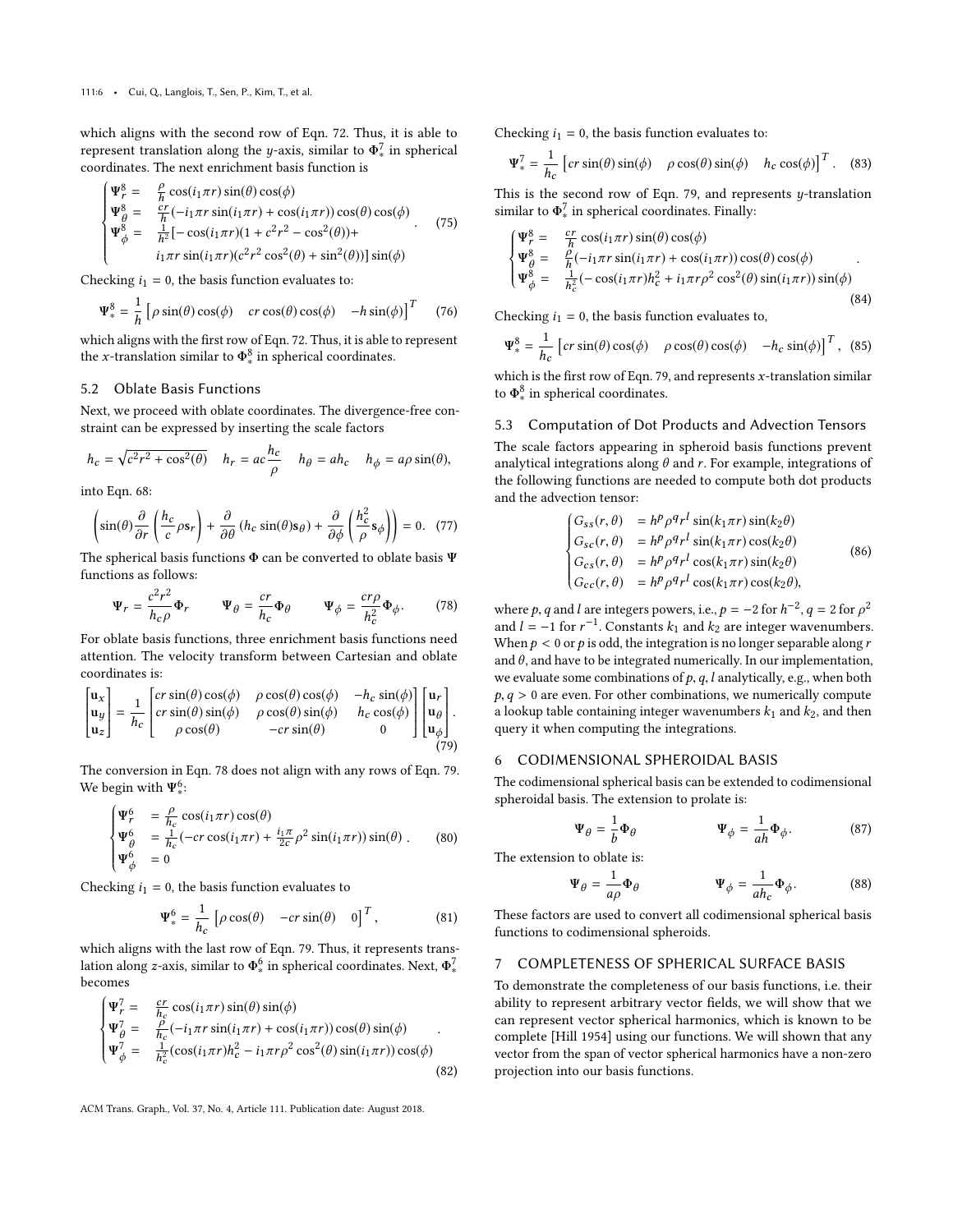## 7.1 Preliminaries

We will start with the scalar spherical harmonics,

$$
Y_l^m(\theta, \phi) = \alpha_l^m P_l^m(\cos(\theta)) e^{im\phi},\tag{89}
$$

where  $i = \sqrt{-1}$ ,  $\alpha_l^m$ <br>*pm* to denote the as  $=\sqrt{\frac{(2l+1)(l-m)!}{4\pi (l+m)!}}$ where  $i = \sqrt{-1}$ ,  $\alpha_l^m = \sqrt{\frac{(2l+1)(l-m)!}{4\pi(l+m)!}}$ ,  $l \in \mathbb{N}$ ,  $-l \leq m \leq l$ . We use  $l^n$  to denote the associated Legendre polynomials. A closed form formula of  $P_l^m$  is given in [Korn and Korn](#page-7-3) [\[2000\]](#page-7-3):

$$
P_l^m(\cos(\theta)) = \sin^m(\theta) \sum_{k=m}^l a_{klm} \cos(\theta)^{k-m}
$$
  

$$
a_{klm} = (-1)^m 2^l \frac{k!}{(k-m)!} {l \choose k}^{\frac{l+1-1}{2}}.
$$
 (90)

The derivative of the above equation is:

<span id="page-6-1"></span>
$$
\frac{P_l^m(\cos(\theta))}{\partial \theta} = m \sin^{m-1}(\theta) \cos(\theta) \sum_{k=m}^l a_{klm} \cos(\theta)^{k-m} -
$$
  

$$
\sin^m(\theta) \sum_{k=m}^l (k-m) a_{klm} \cos(\theta)^{k-m-1} \sin(\theta).
$$
 (91)

We will also make use of the following formulas from [Korn and](#page-7-3) [Korn](#page-7-3) [\[2000\]](#page-7-3):

$$
\sin(n\theta) = \sum_{k \in \text{odd}} (-1)^{\frac{k-1}{2}} \binom{n}{k} \cos^{n-k}(\theta) \sin^k(\theta) \tag{92}
$$

$$
\cos(n\theta) = \sum_{k \in \text{even}} (-1)^{\frac{k}{2}} \binom{n}{k} \cos^{n-k}(\theta) \sin^k(\theta). \tag{93}
$$

## 7.2 Vector Spherical Harmonics

Į  $\overline{\mathcal{L}}$ 

We will compare our basis functions on a sphere with the divergencefree vector spherical harmonics from [Hill](#page-7-2) [\[1954\]](#page-7-2):

<span id="page-6-0"></span>
$$
\begin{cases}\n\mathbf{\chi}_{\theta} = \frac{-mY_{l}^{m}}{\sqrt{(l(l+1))}\sin(\theta)} \\
\mathbf{\chi}_{\phi} = \frac{-i}{\sqrt{(l(l+1))}}\frac{\partial Y_{l}^{m}}{\partial \theta}\n\end{cases}
$$
\n(94)

 These vector spherical harmonics are both complete, and eigenfunctions of the Laplacian operator on the surface of a sphere [\[Barrera](#page-7-4) [et al.](#page-7-4) [1985\]](#page-7-4). For brevity, we ignore the  $\frac{-1}{\sqrt{t^{1/2}}}$  $\frac{-1}{(l(l+1))}$  constant in both<br>of  $V^m$  into Eqn. 04 violets components of  $\chi$ . Inserting the definition of  $Y_l^m$  into Eqn. [94](#page-6-0) yields

$$
\begin{cases}\n\chi_{\theta} = m \frac{P_{I}^{m}(\cos(\theta))}{\sin(\theta)} e^{im\phi} \\
\chi_{\phi} = i \frac{\partial P_{I}^{m}(\cos(\theta))}{\partial \theta} e^{im\phi}.\n\end{cases}
$$
\n(95)

We will focus on the imaginary part of the above equation,

$$
\mathfrak{I}(\boldsymbol{\chi}_{\theta}) = m \frac{P_{l}^{m}(\cos(\theta))}{\sin(\theta)} \sin(m\phi)
$$
  
\n
$$
\mathfrak{I}(\boldsymbol{\chi}_{\phi}) = \frac{\partial P_{l}^{m}(\cos(\theta))}{\partial \theta} \cos(m\phi),
$$
\n(96)

because the real part of  $\chi$  is the same function with sine and cosine<br>sympal along  $\phi$ . Once the imaginary case is established, the real swapped along  $\phi$ . Once the imaginary case is established, the real case follows. Additionally, since  $P_l^{-m}(x) = (-1)^m (l-m)!/(l+m)! P_l^m(x)$ <br>[Korn and Korn 2000] it is sufficient to focus on the opens where [\[Korn and Korn 2000\]](#page-7-3), it is sufficient to focus on the cases where  $m \geq 0$ .

To show the completeness of our basis  $\{\Phi^0, \Phi^1, \Phi^2, \Phi^3, \Phi^4\}$ , we get prove that for any vector in the span of  $\chi(m)$ , there exists a must prove that for any vector in the span of  $\chi(m, l)$ , there exists a function Φ, that has a non-zero projection onto that vector. This will be shown by expanding both  $\chi$  and  $\Phi$  into polynomials with respect to  $cos(\theta)$ , and by showing that they span the same polynomial space of  $cos(\theta)$ . This will be proven by showing that the transformation matrix between the span of  $\chi$  and  $\Phi$  is non-singular.

The proof will cover different enrichment function cases, since each case has a slightly different polynomial form. We will begin with the easiest case of  $\chi(0, l)$ , and show that its span has a non-zero projection onto  $\Phi^4.$ 

## 7.3 The  $\chi(0, l)$  Case

We first examine the  $m = 0$  case, where the vector spherical harmonics become (for readability, we have dropped the  $\mathfrak I$  operator):

$$
\chi_{\theta}(0,l) = 0 \qquad \qquad \chi_{\phi}(0,l) = \frac{\partial P_l^0(\cos(\theta))}{\partial \theta} \qquad (97)
$$

This corresponds to our enrichment modes  $\Phi^4$  on the sphere. The first two modes are

$$
\chi_{\theta}(0,1) = 0 \qquad \qquad \chi_{\phi}(0,1) = -\sin(\theta) \qquad (98)
$$

$$
\chi_{\theta}(0,2) = 0 \qquad \qquad \chi_{\phi}(0,2) = -\frac{3}{2}\sin(2\theta), \qquad (99)
$$

<span id="page-6-2"></span>which aligns exactly with  $\Phi^4$  with  $i_1 = 1$ ,  $i_1 = 2$ . We then need to prove that for any  $\chi(0, l)$   $l \in \mathbb{Z}^+$  there exists  $i_t \in \mathbb{Z}^+$  such that prove that for any  $\chi(0, l)$ ,  $l \in \mathbb{Z}^+$ , there exists  $i_1 \in \mathbb{Z}^+$ , such that  $\Phi^4$  has a non-zero projection onto  $\chi(0, l)$ . To establish this, we first  $\Phi^4$  has a non-zero projection onto  $\chi(0, l)$ . To establish this, we first<br>insert  $m = 0$  into Eqn. 91 insert  $m = 0$  into Eqn. [91,](#page-6-1)

$$
\chi_{\theta}(0,l) = \frac{P_l^0(\cos(\theta))}{\partial \theta} = -\sin(\theta) \sum_{k=0}^l k a_{kl0} \cos(\theta)^{k-1}, \qquad (100)
$$

and then expand  $\Phi^4$  using Eqn. [93](#page-6-2) to obtain:

$$
\Phi_{\phi}^{4}(i_{1}) = \sin(i_{1}\theta) = \sum_{k \in odd} (-1)^{\frac{k-1}{2}} {i_{1} \choose k} \cos^{i_{1} - k}(\theta) \sin^{k}(\theta). \quad (101)
$$

The  $\chi_{\theta}(0, l)$  term is of order l, e.g.,  $\sin(\theta) \cos(\theta)^{l-1}$ , while the ex-<br>pansion of  $\Phi^4(i) = \sin(i, \theta)$  is of order i. e.g.  $\cos^{i_1-1}(\theta) \sin(\theta)$ pansion of  $\Phi_{\phi}^4(i_1) = \sin(i_1 \theta)$  is of order  $i_1$ , e.g.,  $\cos^{i_1-1}(\theta) \sin(\theta)$ . Because  $\chi$  is complete,  $\Phi^4$  can be expanded by  $\chi(0, l)$  into the following form: lowing form:

$$
\Phi_{\phi}^{4}(i_{1}) = c_{i_{1}} \chi(0, i_{1}) + \sum_{l}^{i_{1}-1} c_{l} \chi(0, l). \qquad (102)
$$

Linear combinations of the  $\chi(0, l)$  terms with order less than  $i_1$ <br>  $\leq i_1$ ) are not able to represent  $\Phi^4(i_1) = \sin(i_1 \theta)$  which is of  $(l < i<sub>1</sub>)$  are not able to represent  $\Phi_{\phi}^4(i_1) = \sin(i_1\theta)$ , which is of order  $i_1$ . Thus, for any  $\Phi^4$  with wavenumber  $i_1$ , there exists  $l = i_1$ , such that  $\Phi^4$  has non-zero projection onto  $\chi(0, l)$ . This means  $c_1$ such that  $\Phi^4$  has non-zero projection onto  $\chi(0, l)$ . This means  $c_{i_1}$ <br>is non-zero. Therefore, the transformation matrix between span of is non-zero. Therefore, the transformation matrix between span of  $\Phi^4$ , and  $\chi(0, l)$  must be a lower-triangular matrix with a non-zero<br>diagonal 1.1  $\infty$  for Thus, the transformation matrix between diagonal  $1, 1, c_3, \ldots, c_i$ . Thus, the transformation matrix between the linear spaces of  $x$  and  $\Phi$  is invertible and the two spaces must the linear spaces of  $\chi$  and  $\Phi$  is invertible, and the two spaces must share the same span. In the following cases, the proof is similar, and we will only show the diagonal entries  $c_{i_1}$  of the transformation<br>matrix are non-zero. matrix are non-zero.

ACM Trans. Graph., Vol. 37, No. 4, Article 111. Publication date: August 2018.